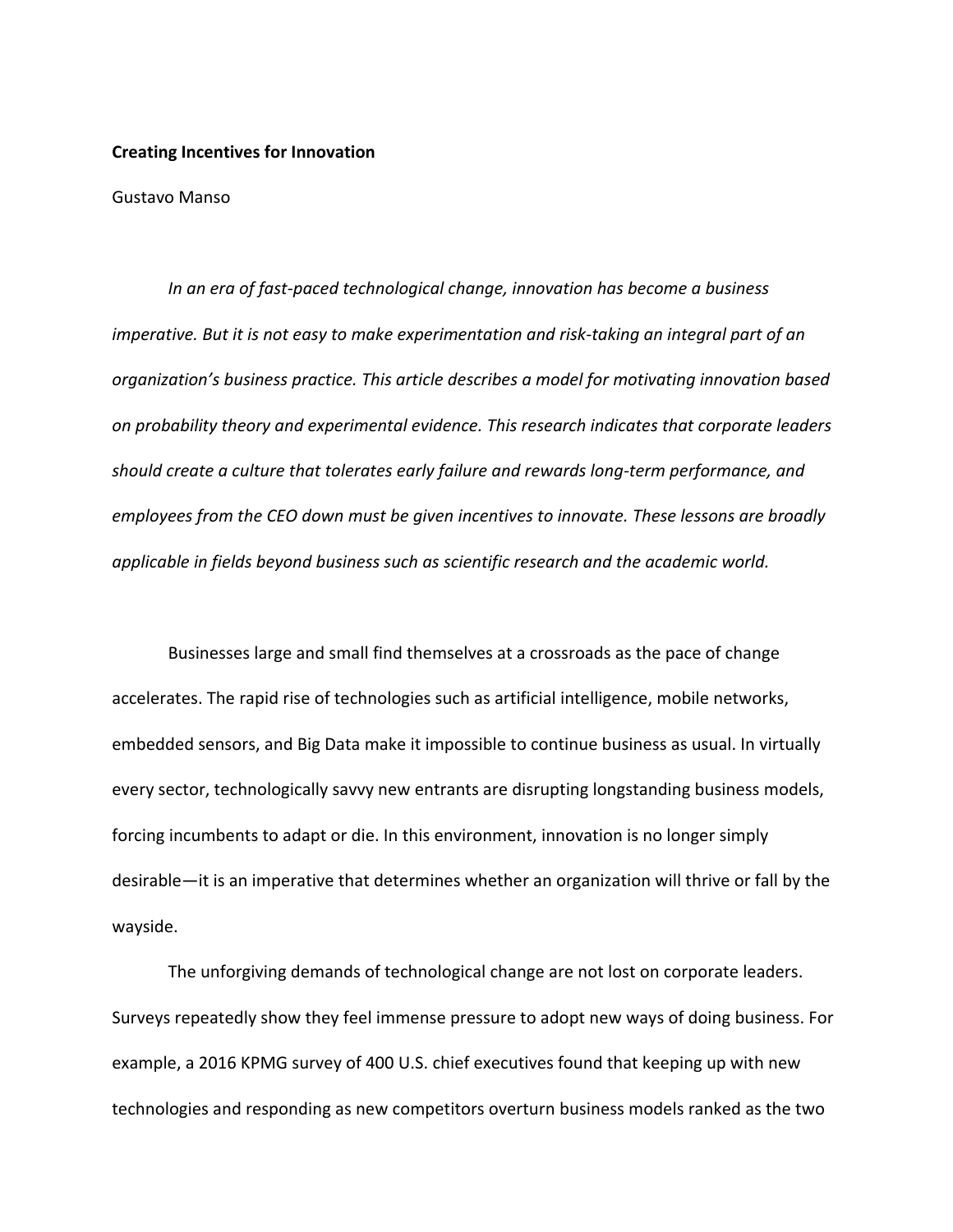top concerns, cited by 81% and 76% of respondents respectively.<sup>1</sup> And in a 2017 PwC poll of 1379 CEOs in 79 countries, respondents said innovation was the aspect of their business they most wanted to strengthen.<sup>2</sup>

While it is easy to appreciate the importance of innovation, it is not simple to make it an integral part of an organization's business practice. Motivating managers to innovate remains a challenge for most businesses. Innovation requires the exploration of new, untested approaches that may very well fail, which flies in the face of the incentives that typically guide business behavior. Compensation arrangements are a key area. Standard pay-for-performance schemes that reward short-term financial results and punish failure with low compensation and possible termination may deter managers from trying new things in favor of tried-and-true methods that offer predictable outcomes. An organization that wants to encourage innovation must design compensation plans that free managers to take risks, experiment, and discover what practices and technologies are most effective. The essential elements of such plans are that early failure is tolerated, performance is measured over long time horizons, jobs are secure, and feedback is regular and timely.<sup>3</sup>

In the context of executive compensation, economic analysis indicates that the optimal innovation-motivating incentive scheme uses a combination of stock options with long vesting periods, option repricing, golden parachutes, and managerial entrenchment. With these provisions, compensation depends not only on total performance, but also on the path of performance. A manager who oversees a successful program of innovation may perform poorly at first but do well later, earning more than a conservative manager who does well initially but poorly later. Moreover, boards may be tempted to dismiss the innovating manager because of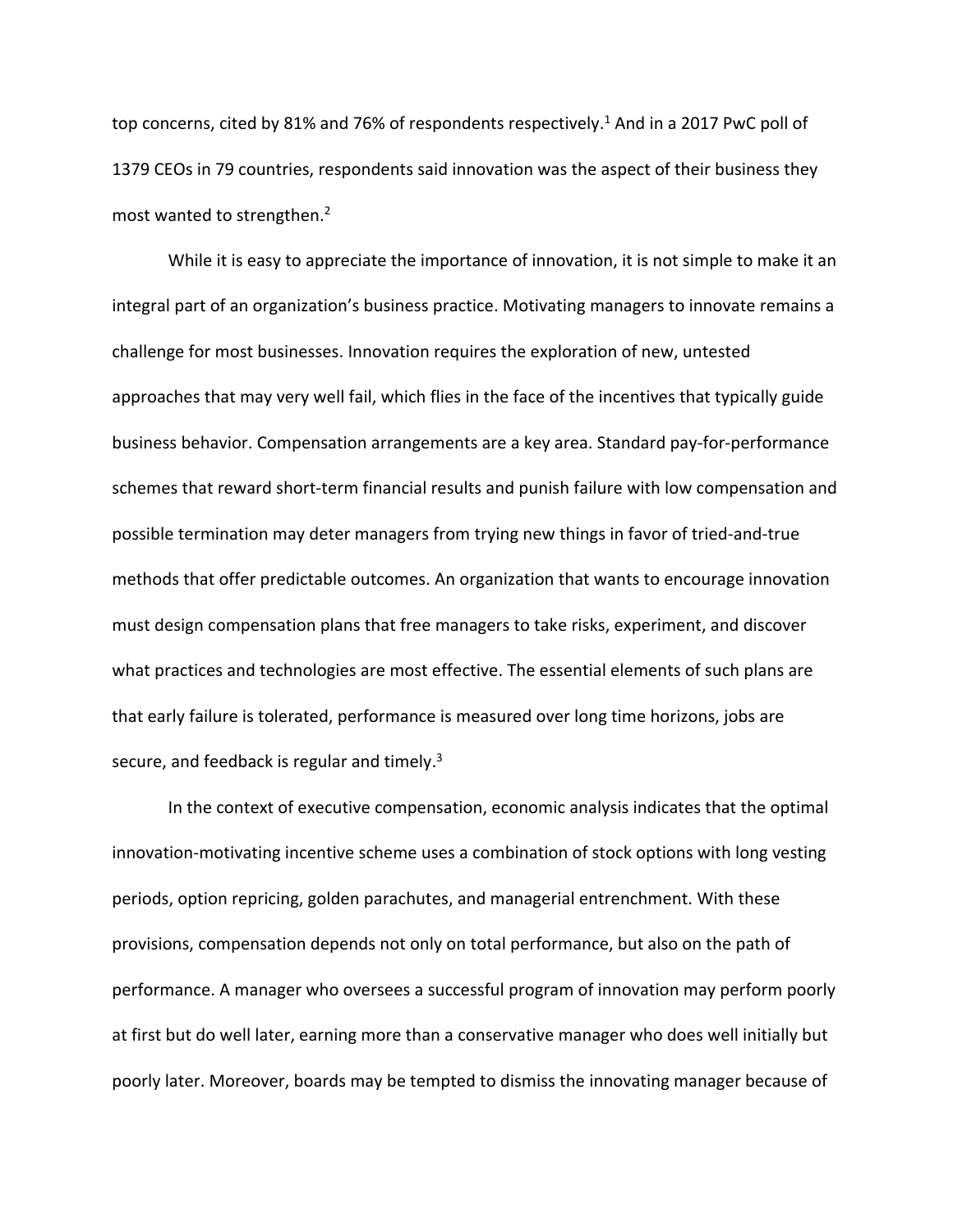poor early results, but entrenchment provides the time needed to allow new methods to bear fruit.

Provisions such as golden parachutes and option repricing are often frowned upon in the governance literature, and it is true that they are sometimes abused, rewarding managers despite poor business results. Nonetheless, they may be necessary parts of incentive schemes that motivate innovation. Restricting their use may discourage innovation at a time when it is vital for corporate survival.

More broadly, toleration of failure must be woven into organizational culture. Some of the business world's most successful and innovative companies, such as 3M and IBM, are known for giving their research departments great latitude, encouraging experimentation and risk-taking. Similarly, academic institutions grant faculty tenure, giving them license to pursue a research agenda without worrying about job security. And generous bankruptcy laws allow entrepreneurs to start over again when a business goes under. The larger point is that, if innovation is an organizational goal, then innovators must not be punished when their efforts fall short.

# **Incentive Schemes and Productivity**

Since the emergence centuries ago of wage labor as way of organizing work, business owners have confronted the problem of how to motivate employees to be productive. Hourly wages or a fixed salary require workers only to make the minimum effort needed to keep their jobs. Academic literature typically analyses this problem using a principal-agent model. In these models, principals can create incentive plans that prompt agents to act in the principals' best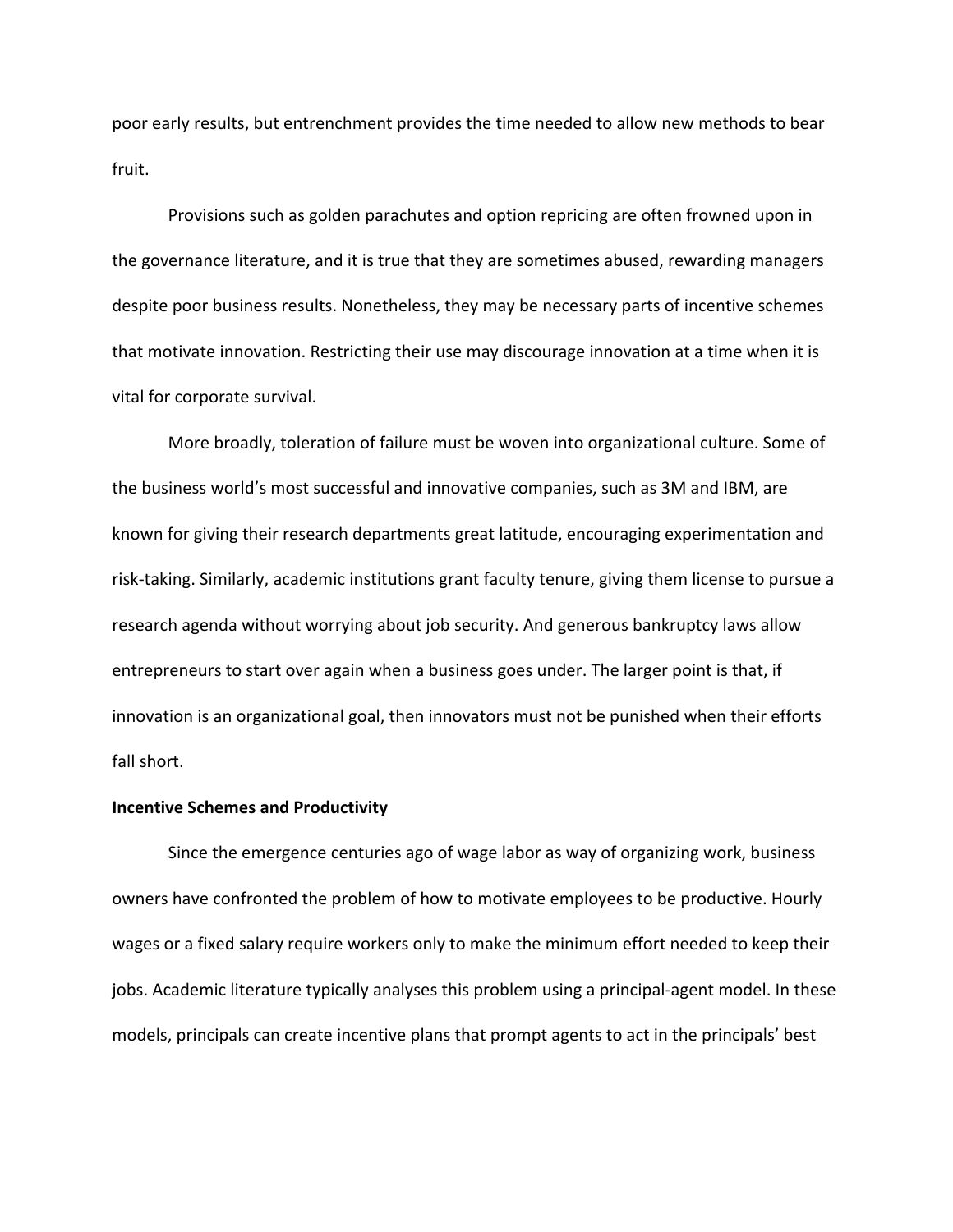interest. These plans commonly take the form of pay-for-performance arrangements such as bonuses and piece work that offer monetary rewards for increased output.

Extensive research supports the idea that pay-for-performance boosts productivity. A variety of studies, including laboratory and field experiments, offer evidence that workers performing simple, routine tasks respond to financial incentives by exerting themselves more and performing better. In a study of agricultural worker in the Philippines, Foster and Rosenzweig (1994) show that, conditional on calorie intake, workers doing piece work lose more weight than workers on fixed wages, suggesting they work harder. Lazear (2000) shows that the productivity of Safelite Glass Corp. windshield installers increased when management changed their compensation from fixed wages to piece-rate pay. Shearer (2004) finds similar evidence in a randomized field experiment with Canadian tree planters. Ehrenberg and Bognanno (1990) document increased performance for professional golf players when monetary incentives are higher. Dickinson (1999) shows that subjects in a controlled laboratory experiment type more letters when their compensation is more sensitive to performance.

These studies are based on the standard principal-agent model, which focuses primarily on settings where the critical tension concerns whether the agent will work or shirk, and the intensity of the agent's effort is the sole determinant of output and productivity. This assumption may be appropriate for routine, repetitive tasks, but it may not apply when workers are confronted with open-ended, creative problems that call for innovative solutions. Incentives that encourage workers to install windshields at a faster pace may not be effective with employees who write software code, design marketing plans, teach a class, or manage a workforce.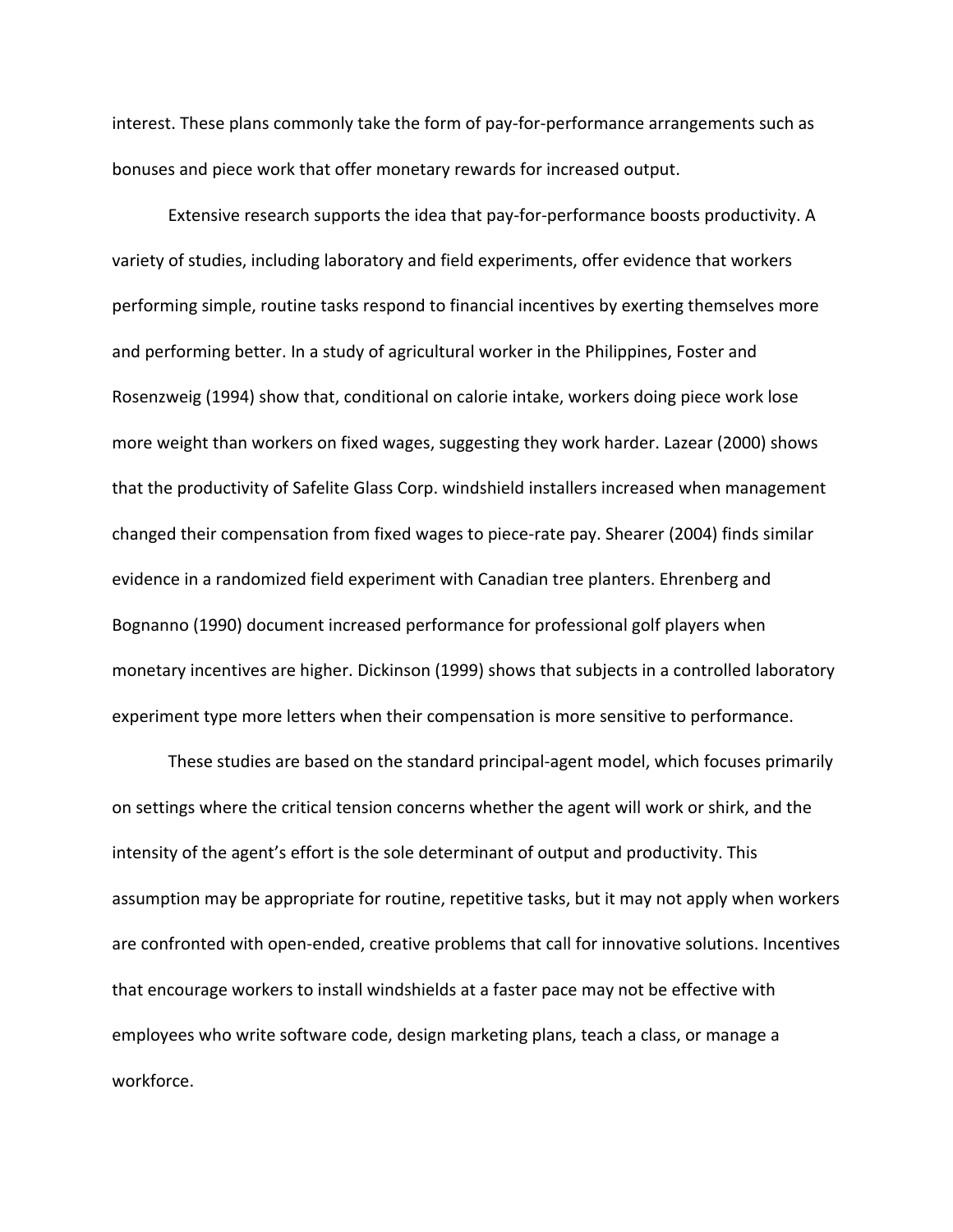Importantly, optimal performance may also require creativity and originality—in other words, innovation. Thus, compensation for open-ended, creative tasks calls for different kinds of incentive schemes. This is a pervasive problem. As routine, repetitive tasks are increasingly automated, a larger share of work is of the open-ended, creative type that requires new approaches and adaptability. It is important to consider what kinds of incentive schemes best fit the changing profile of work.

#### **Modeling Innovation**

This article considers a specific problem in crafting incentives plans for managers and employees whose jobs involve open-ended, creative tasks: how to encourage originality and innovation. To spur employees to try new things may require a different approach than what is needed to get them to do their jobs using familiar techniques.

To examine this question, I use a decision modeling method taken from probability theory called the bandit problem. This analytical approach was originally defined in terms of a gambler who must choose which slot machine (one-armed bandit) to play at a casino: Does she play the machine with the highest known reward or does she try several machines with the goal of finding those with even higher payoffs?<sup>4</sup> Innovation in this scenario is the discovery through experimentation and learning of courses of action that are superior to methods with wellknown track records. In bandit problems, the agent is uncertain about the payoffs that different actions will generate. However, by trying new things, the agent can discover techniques that are more effective than known procedures. Thus, in bandit problems, there is a central tension between *exploration* and *exploitation*. <sup>5</sup> Exploration uncovers information about potentially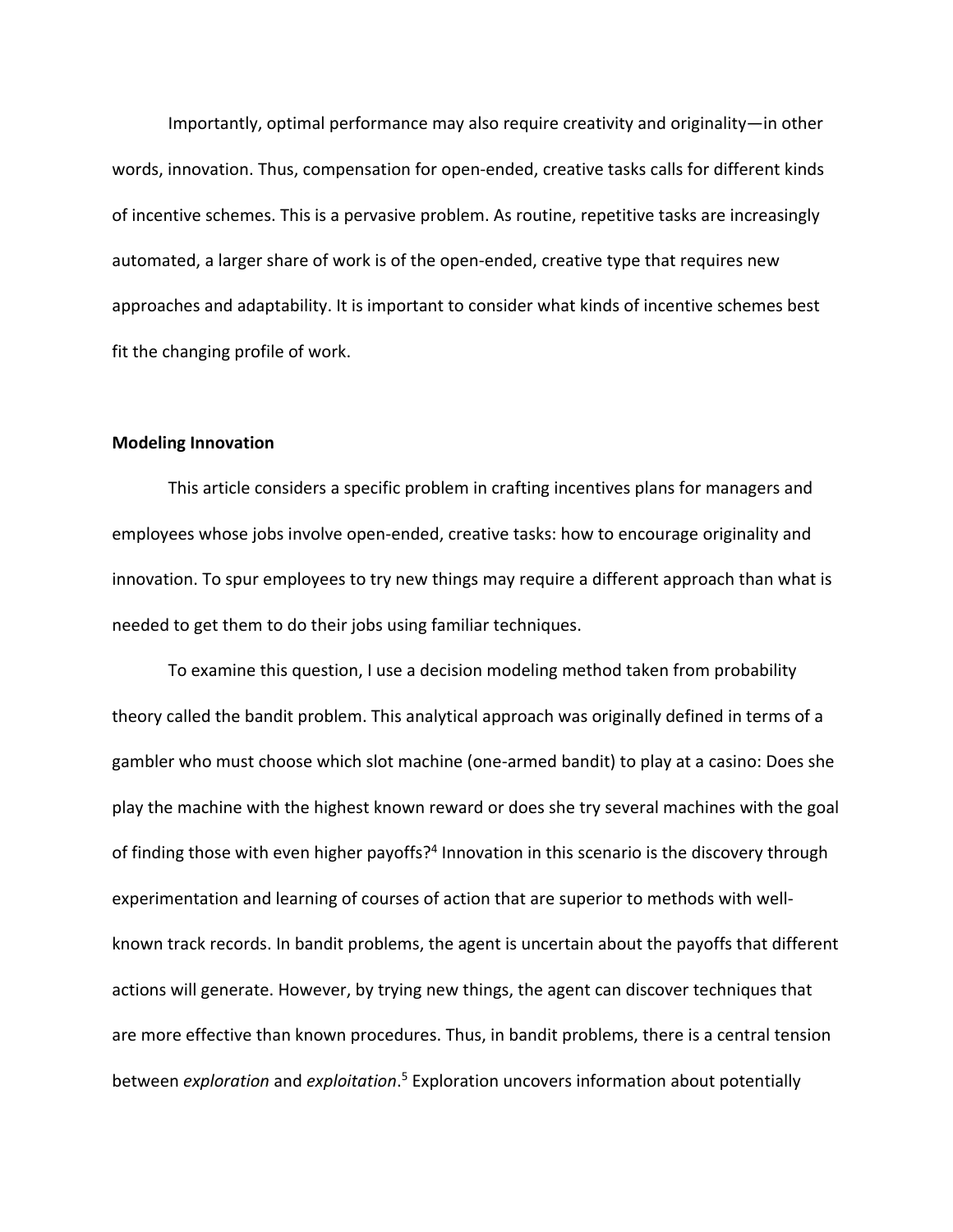superior methods, but frequently leads down blind alleys, wasting time and effort. Exploitation relies on proven techniques that have high probabilities of reasonable payoff, but inhibit discovery of superior methods.

To study how organizations can create incentives for innovation, I build a model based on a bandit problem that has two participants: a principal and an agent. The principal wants to motivate the agent to engage in exploration. Many such situations arise in the business world: A corporate board may want to design a pro-innovation compensation package for a chief executive; similarly, a manager may want to encourage workers to experiment; a corporation may want to create a unit charged with developing new products; and a venture capital firm may want its portfolio companies to adopt potentially revolutionary, but unproven technologies. The question is, what incentives work best to get the agent to explore new methods?

My model has two periods and two possible outcomes in each period: success or failure. To focus on the tension between exploration and exploitation, I assume that in each period the agent may choose a conventional work method that has a known probability of success or a new work method with an unknown probability of success. Of course, the agent may also choose to shirk, that is, do nothing. But that doesn't raise the question of exploration versus exploitation. Instead, it involves the standard incentive problem of motivating the agent to be productive.

When the agent experiments with a new method in the first period, he is less likely to succeed than if he follows a known method. If the new method fails, he can go back to the conventional method in the second period. However, if the new method succeeds, then the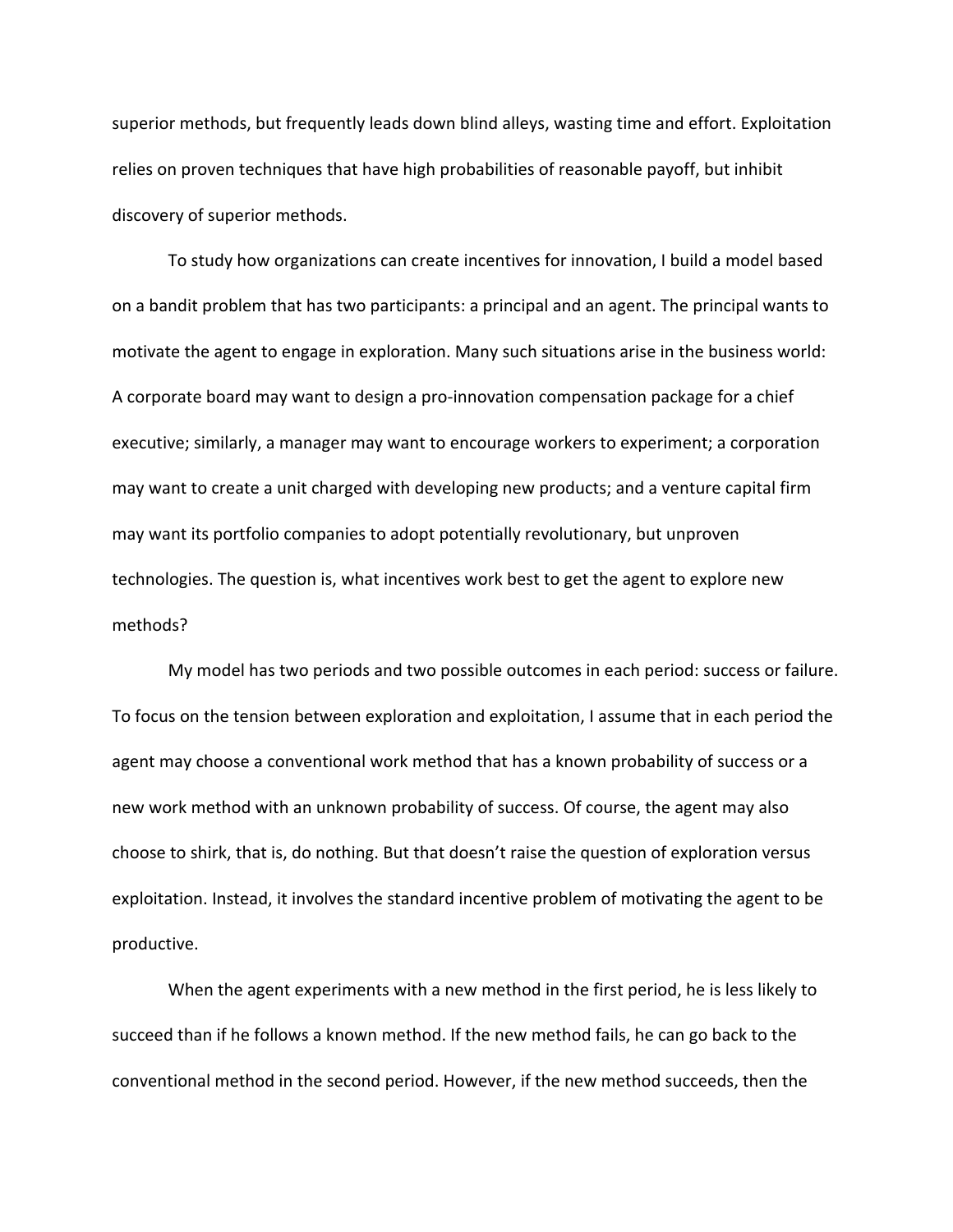agent gains valuable information and may find that the innovation is better than the conventional method. Thus, if the agent discovers a successful new method, the total payoff from exploration may be higher than the payoff from exploitation. For that reason, the agent may be willing to try a new method even though the initial probability of success is lower.

In this model, the time horizon is critical. The discoveries arising from exploration become increasingly valuable if periods were added to the model. The more periods an agent is active, the higher the benefits of trying new techniques and the more willing the agent is to sacrifice payoffs early on by taking chances. As the time horizon expands, the agent has more opportunities to use the information he learns from experimentation.

#### **Optimal Incentives for Innovation**

The bandit problem model establishes two important points about innovation: the best results may involve initial failure and a substantial amount of time may be needed before the benefits of new techniques become apparent. These represent points of departure from standard incentive problems in the business world, supporting the hypothesis that incentive plans motivating exploration are fundamentally different from plans that motivate exploitation. Here we look at the key differences between the two types of reward systems.

Exploitation involves the repetition of well-known techniques. The optimal plan that motivates exploitation is based on the principle that the results of an agent's actions should be successful and predictable. In that regard, incentives for exploitation are similar to standard pay-for-performance arrangements used to motivate productivity in repeated tasks. The goal of such incentive plans is to encourage agents to perform well, which is measured in terms of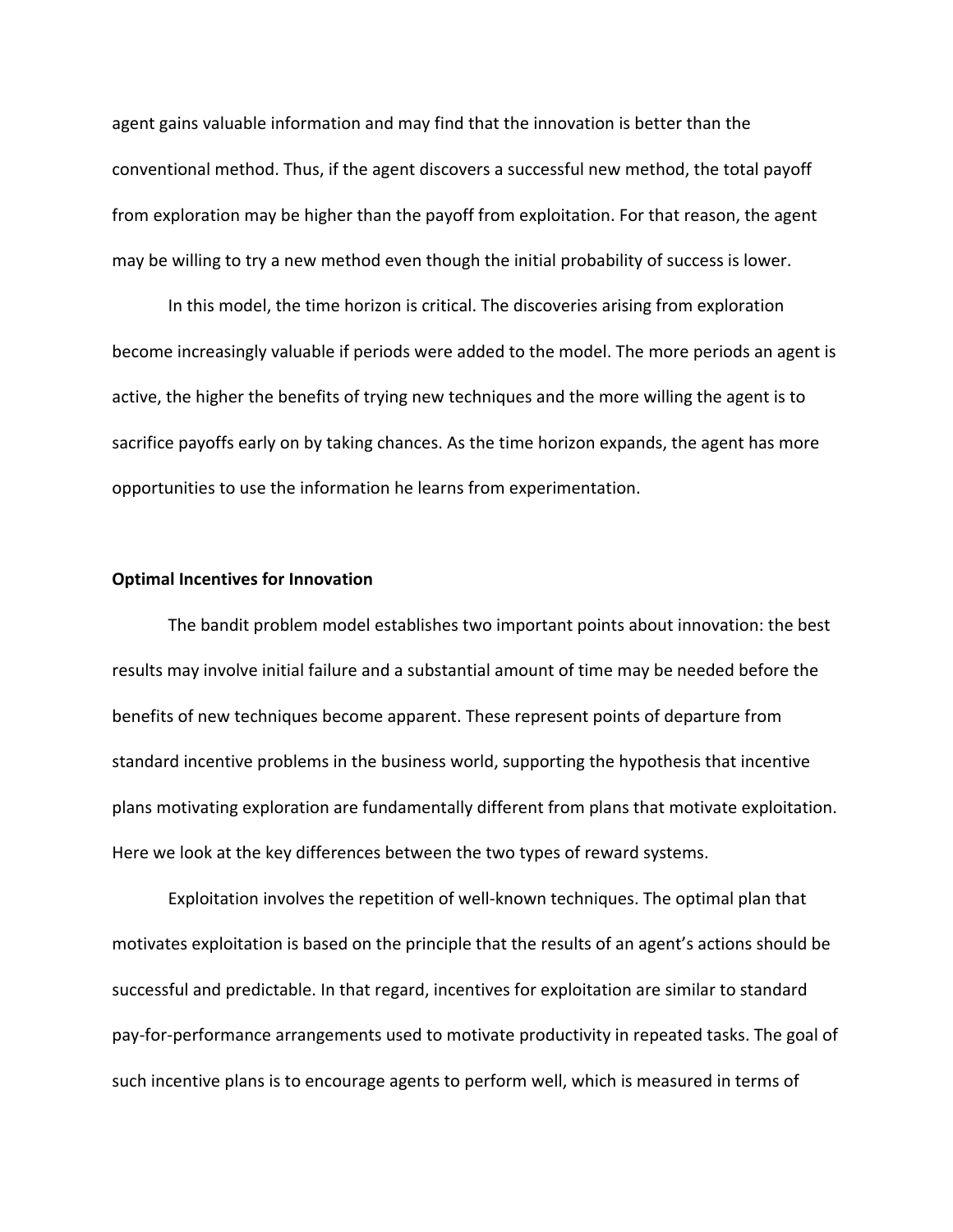productivity or quality of work. From the point of view of principals, the main danger is that agents will shirk, that is, fail to carry out the tasks assigned to them.

On the other hand, since with exploration the agent is likely to waste time with unsuccessful actions, the optimal contract that motivates exploration has substantial tolerance—and may even reward—early failures. Moreover, since exploration uncovers information that is useful for future decisions, the optimal contract that motivates exploration rewards long-term success.

#### *Termination*

The threat of termination raises a special problem. If we believe managers should be accountable for the results of their work, then getting fired represents the ultimate sanction when performance is unacceptable. But what is acceptable and what is unacceptable may be very different when the agent is expected to engage in exploration as opposed to exploitation. The threat of termination discourages agents from shirking or exploring new actions, and thus motivates exploitation. In fact, an aggressive approach to termination may be optimal if principals want to get the best possible results from known business practices.

By contrast, the effects of termination on incentives for exploration are ambiguous. To be sure, fear of getting fired prevents an agent from shirking. At the same time though, the danger of job loss encourages the agent to take a safe course by acting conventionally and avoiding the unknown. If principals are primarily worried that the agent won't work hard, they may want to have a credible threat of termination. But if their main concern is motivating the agent to innovate, they need to provide assurances that the agent's jobs is secure. In summary,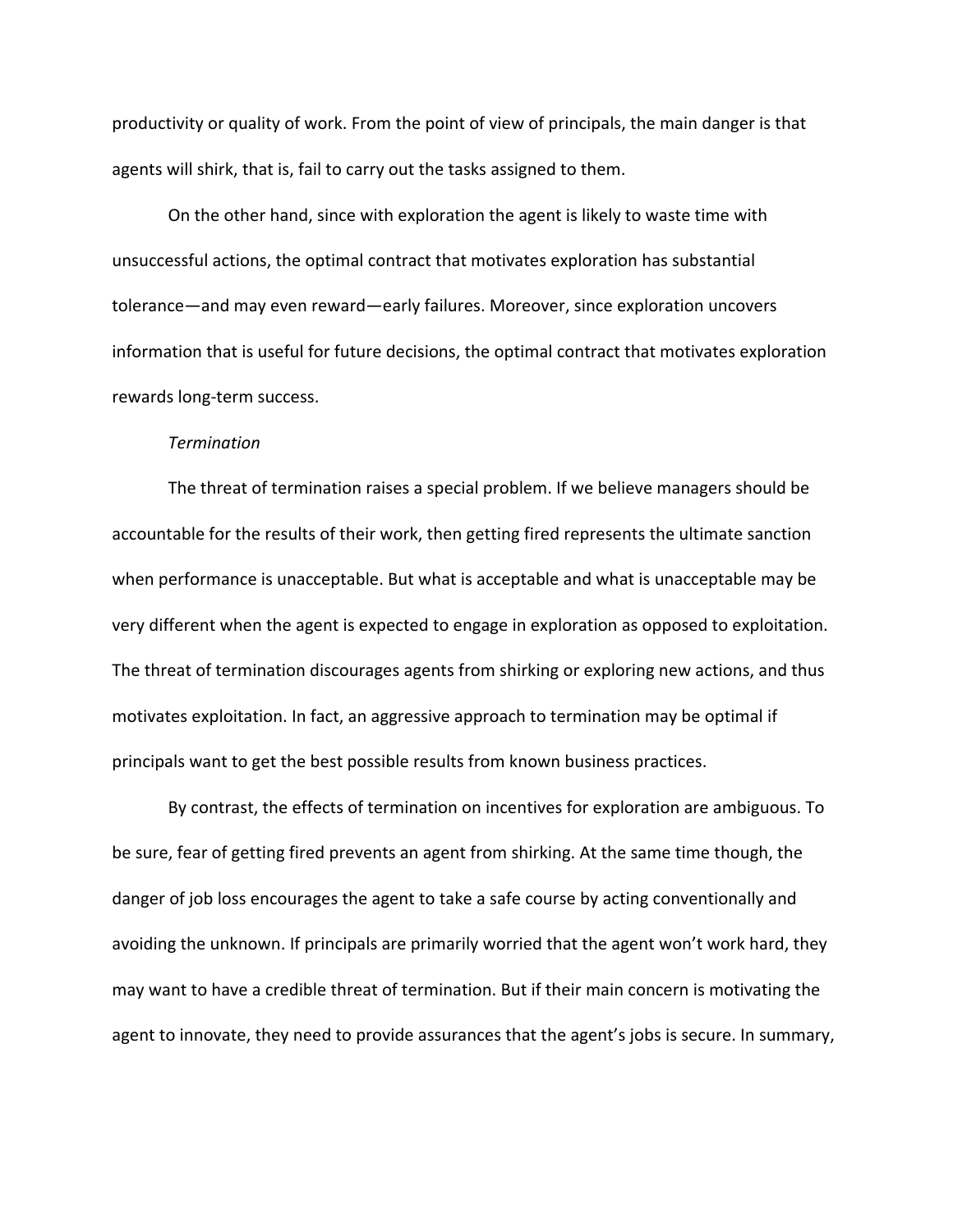termination is useful to prevent shirking, but may be a disincentive to innovation if it encourages the agent to fall back on familiar ways of doing business.

# *Commitment to Long-Term Contracts*

Similarly, the ideal contract that motivates innovation focuses on results over an extended period, rewarding long-term, but not short-term, success. It may even reward shortterm failure. The key intuition is that if an agent is not protected against early failure, she may prefer to exploit conventional work methods. Offering the agent a safety net allows her to venture into the unknown knowing she will have sufficient time to develop her idea. This even holds if an innovation shows early success. Additional time allows the agent to adjust and improve a new work method, generating increasingly effective results as experience is gained. For this reason, delaying compensation while innovations are perfected is optimal for principals. The willingness of principals to commit to a long-term contract is critical if they want agents to explore rather than exploit.

## *Explicit contracts and corporate culture*

What does motivating innovation mean in practice? Two key areas to look at are employment agreements with executives and senior managers, and the corporate cultural environment. In the case of executive compensation, companies can encourage innovation by offering explicit contracts that include stock options with long vesting periods, option repricing, golden parachutes, and entrenchment. These provisions reward long-term results and provide job security.

However, such employment agreements may not be practical for lower-level employees. Large corporations often claim that it is hard to get rank-and-file staff members to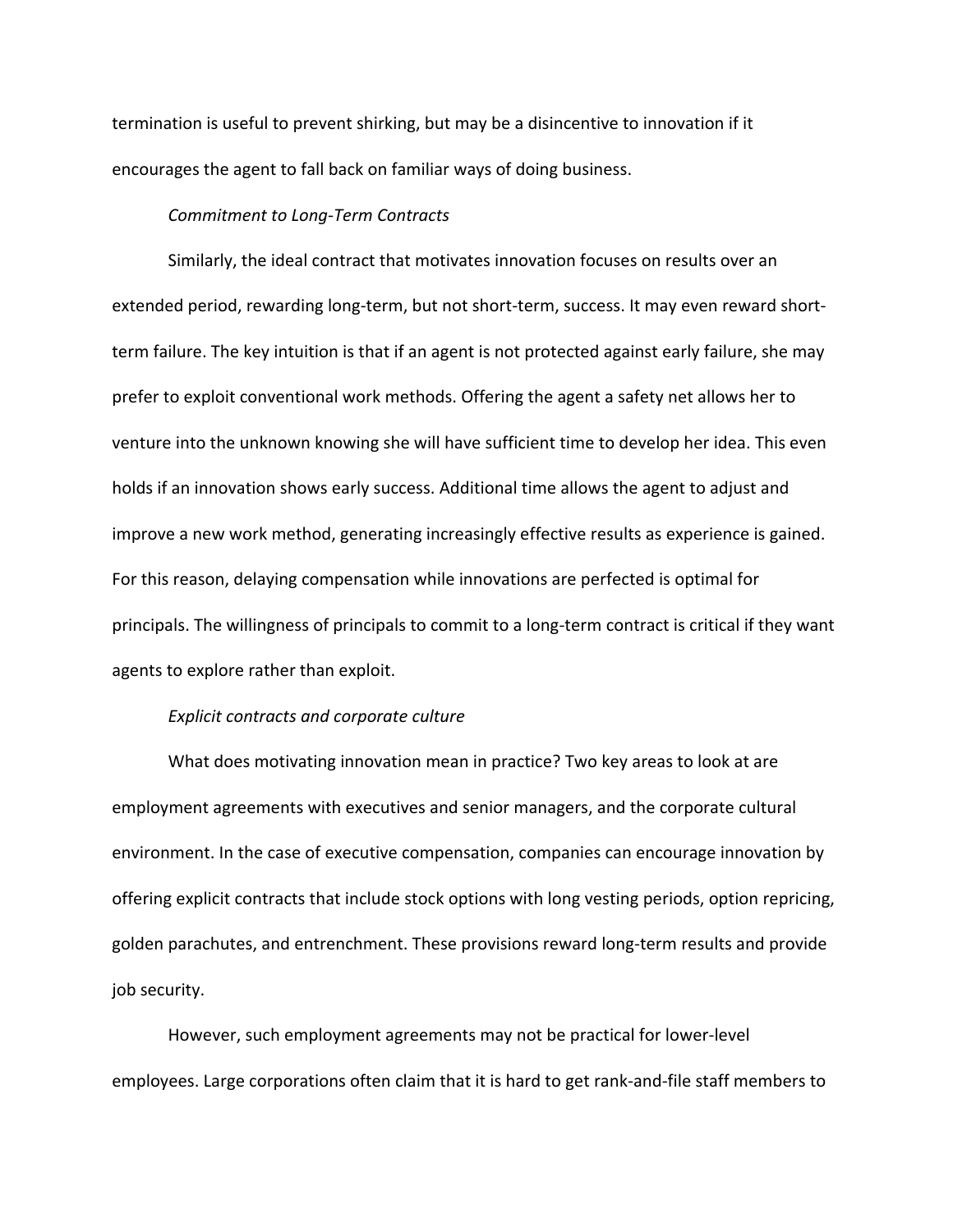be more creative. One reason may be employee cynicism. Employees may doubt that new thinking is genuinely appreciated, their innovations will be rewarded, and early failures tolerated, no matter how ringing the pro-innovation rhetoric may be from on high. This is where corporate culture can make a crucial difference. A culture that fosters experimentation, rewards innovation, and gives employees freedom and time to develop new ideas is essential to overcome the innate caution and skepticism of the workforce. <sup>6</sup> Unlike explicit contracts, corporate culture is intangible. A corporation gains credibility and effectively motivates employees to take risks only to the extent that it builds a reputation for rewarding innovation. That reputation must be earned—the company's deeds must match its words. It takes time and follow-through to win employee trust.

Although culture plays the key role, there are nevertheless explicit tools for motivating innovation below the executive level. Corporate and academic research departments often grant tenure to researchers, which frees them to explore ideas that will probably fail but could lead to breakthroughs. In addition, researchers can be rewarded in a variety of ways for longterm success. Research shows that when managers in charge of research and development get more long-term incentives, their patents are more heavily cited.<sup>7</sup>

## *Feedback*

A large academic literature focuses on the importance of feedback for business performance. For example, focus groups and other consumer tests generate information on market attitudes about a company's products and services. And suppliers may learn about new technologies by communicating with their customers.<sup>8</sup> In the principal-agent relationship, principals frequently have knowledge that agents lack and may be better positioned to evaluate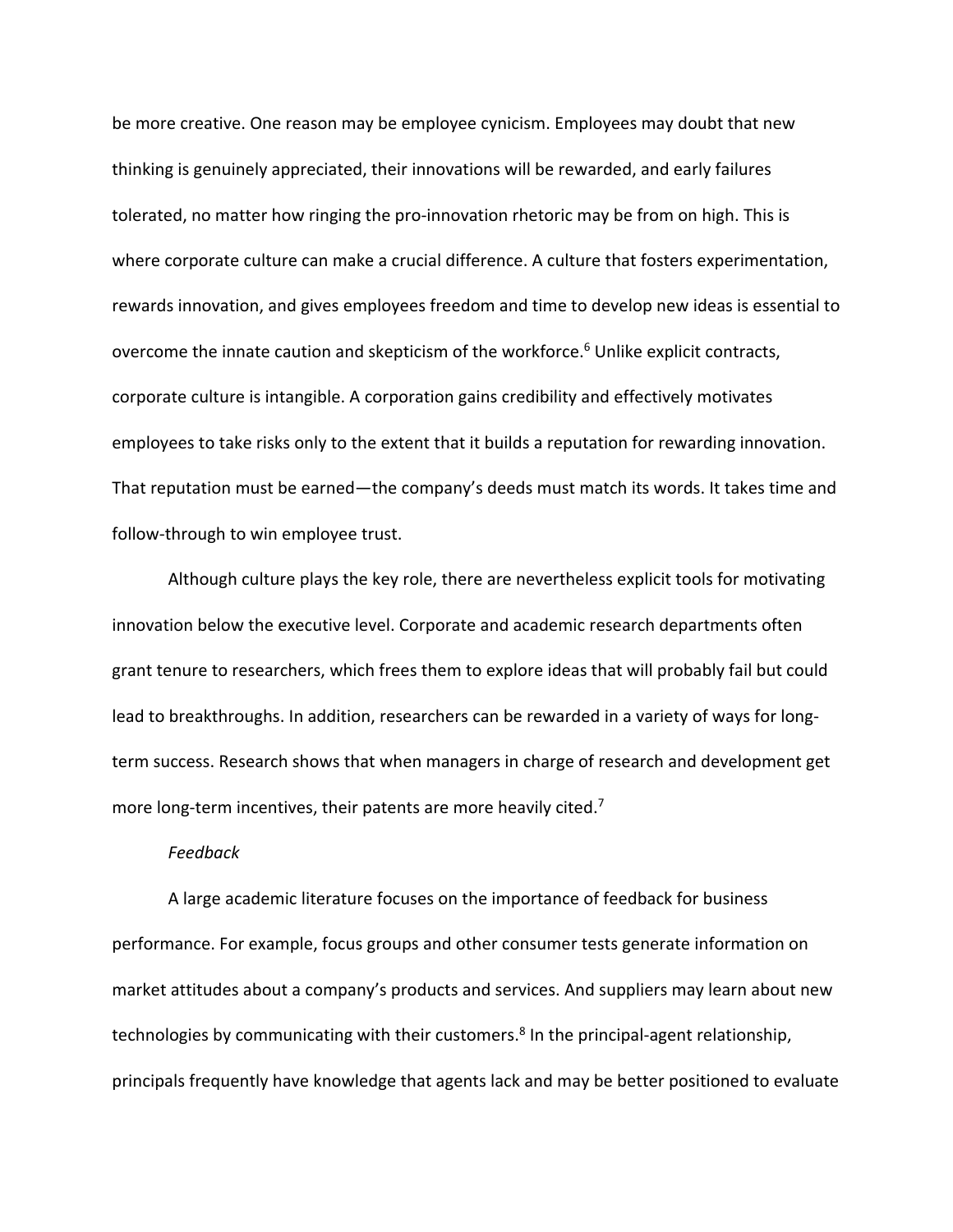performance. A venture capitalist may know more about a market niche and an enterprise's commercial value than the entrepreneur being funded. And company executives may have superior information about consumer attitudes and the market potential of new products than the company's research and development personnel. This raises the question of whether principles should communicate their insights to agents to help them improve performance. In my model, the answer depends on whether the principals want to motivate exploitation or exploration. If exploitation is desired, then avoiding feedback on performance is optimal. But feedback is essential if the goal is to get agents to explore. In short, principals should never provide feedback on performance to the agent when implementing exploitation, but should always provide feedback when implementing exploration.

The key point here concerns adjustments to performance. By definition, exploitation involves repetition of known actions. In other words, principals seeking exploitation do not want an agent to make adjustments—they simply want her to do what she has done successfully in the past. Therefore, the principals do not communicate their observations on performance to the agent. This result is similar to previous research, which has found that when principals want to induce an agent to carry out a repetitive effort, they should not communicate information about performance to the agent.<sup>9</sup>

The situation is completely different if the principals want the agent to explore new methods. Exploration requires interim adjustments to action based on performance. The principals may have insights that will help make the agent's experimentation more efficient. Regular feedback is needed if the goal is to motivate exploration and principals are better equipped to evaluate performance than the agent. The purpose of feedback is to provide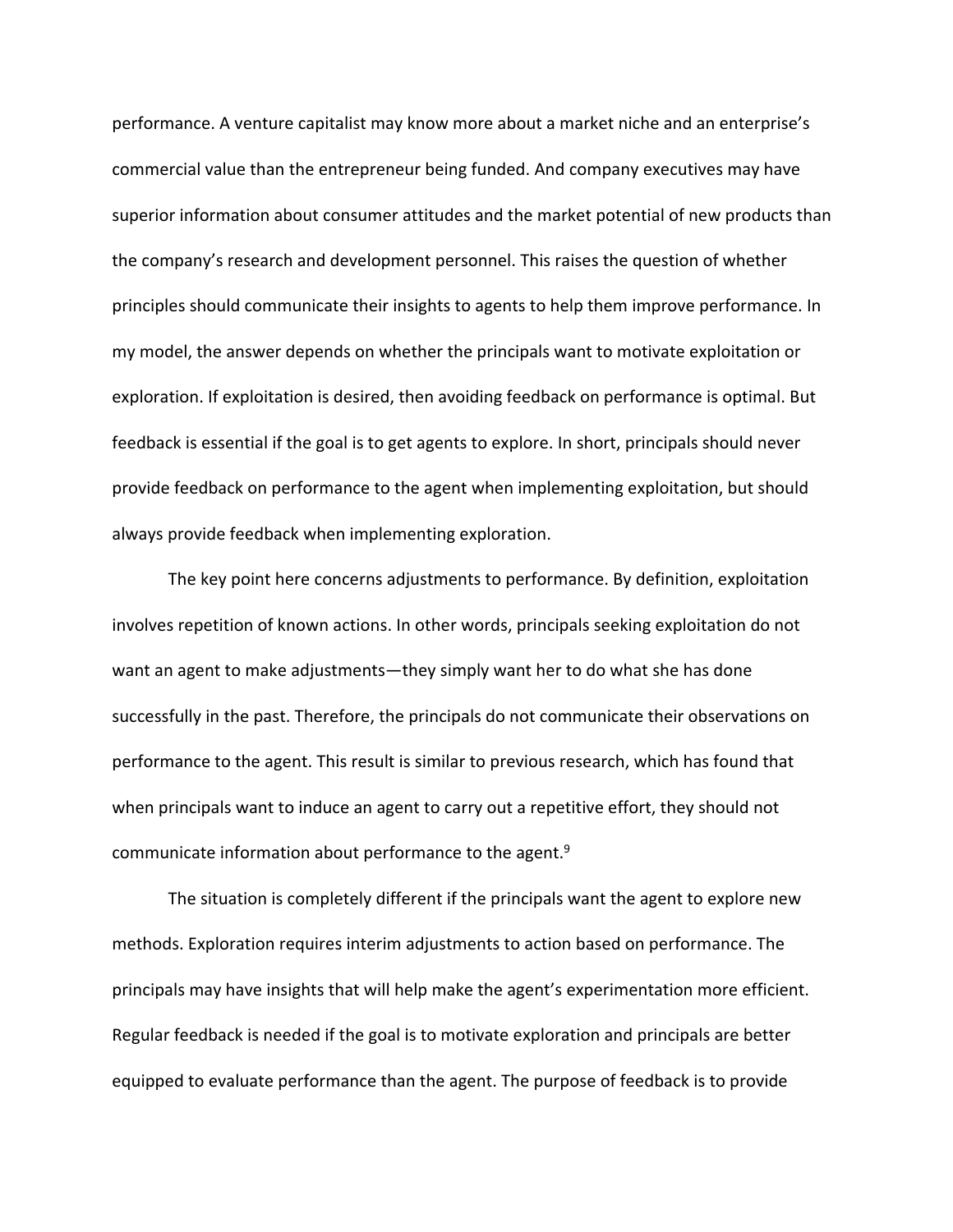information that guides adjustments and improves the agent's performance. This is not the same as a performance review used to make compensation and promotion decisions. No rewards and punishments are linked to the feedback discussed here. It is purely informational in that it communicates observations that may help an agent achieve long-term success in an innovation agenda.

## **Bankruptcy Laws**

The idea that toleration of failure fosters innovation applies to entrepreneurs as well as employees. If someone starting a business borrows funds to support an unproven product or strategy and the innovation fails to make money, then the business owner may not be able to pay her debts. She will be insolvent and her prime recourse may be bankruptcy. Innovationfriendly bankruptcy laws—those that encourage exploration—will discharge the entrepreneur's debt and give her a fresh start, allowing her to undertake new projects. The failure of her original business does not have dire economic consequences and she is free to initiate another risk-taking project. Some research suggests that such debtor friendly bankruptcy laws lead to more innovation.<sup>10</sup>

The European Council explicitly recognized this principle in its "European Charter for Small Enterprises" in 2000. The charter states that "failure is concomitant with responsible initiative and risk-taking and must be mainly envisaged as a learning opportunity." It called for bankruptcy law reforms that would permit failed entrepreneurs to start over again. The United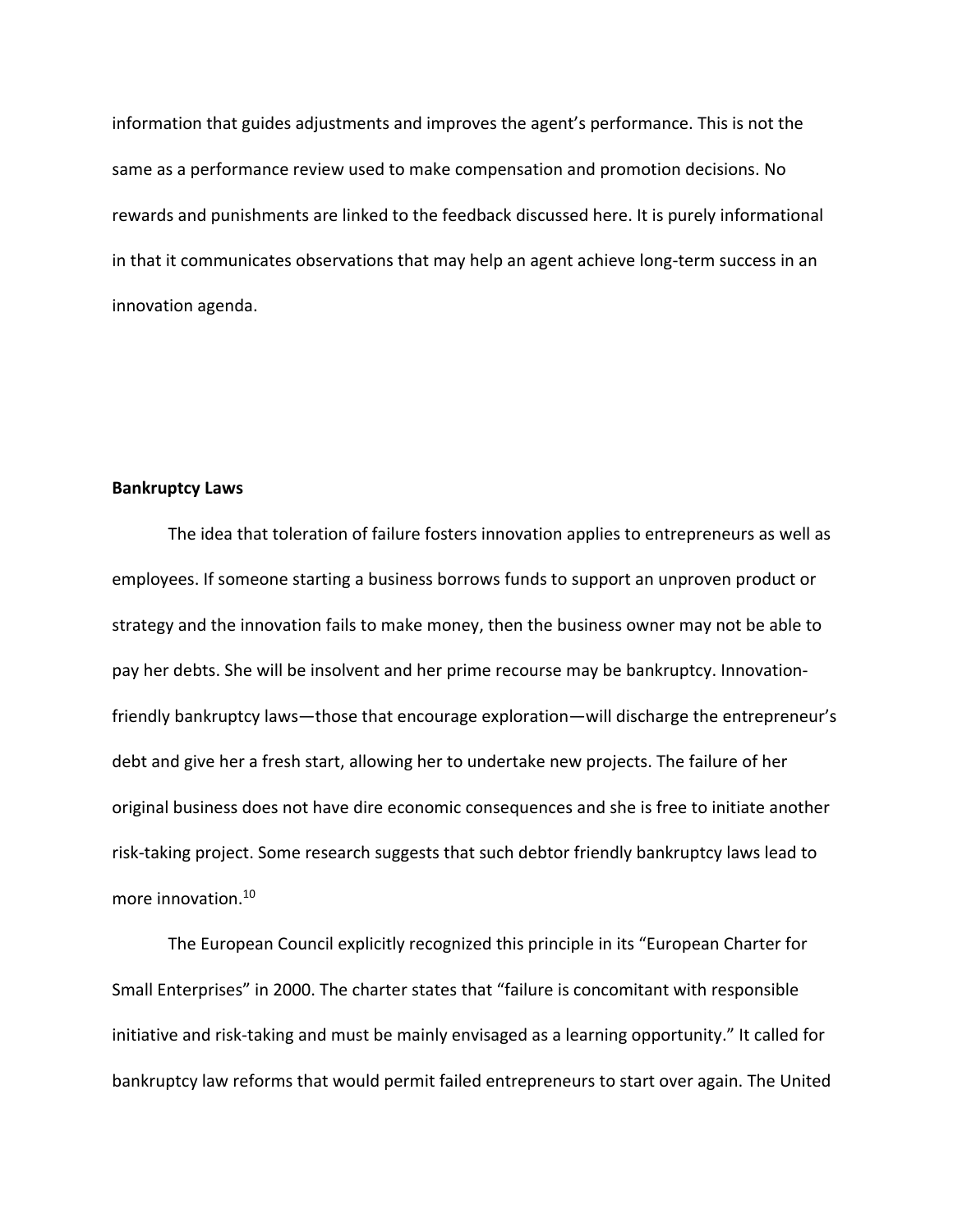States has gone in the other direction, adopting a creditor-friendly bankruptcy law in 2005 that makes it harder for entrepreneurs to discharge their debts after failure.

# **How Independent Boards and Shareholder Litigation Influence Innovation**

# *Independent Boards*

An independent board of directors is another area where widely accepted corporate governance principles and optimal incentives for innovation may be at odds, although data on this question are ambiguous. An extensive literature argues that a majority of directors should have no ties to a company other than their board seats. Independence allows them to ride herd on managers, ensuring that executives act in the interests of shareholders and sanctioning them if performance is unacceptable. But how an independent board influences innovation is less clear. If independent directors put pressure on executives to improve short-term financial results and avoid taking risk, they may be creating disincentives for innovation.

Benjamin Balsmeier of the Swiss Economic Institute, Lee Fleming of UC Berkeley, and I investigated these effects by reviewing companies that were forced by legislative and regulatory changes to make their boards more independent.<sup>11</sup> Starting in 2002, stock exchanges and the Sarbanes-Oxley Act required that a majority of public company directors be independent. By studying patent and citation patterns, we found that the impact of shifting to a more independent board was large. Innovation increased substantially, but we identified no significant effect on more speculative and exploratory forms of innovation. Instead, companies focused on familiar areas of technology in which their competitors were also active.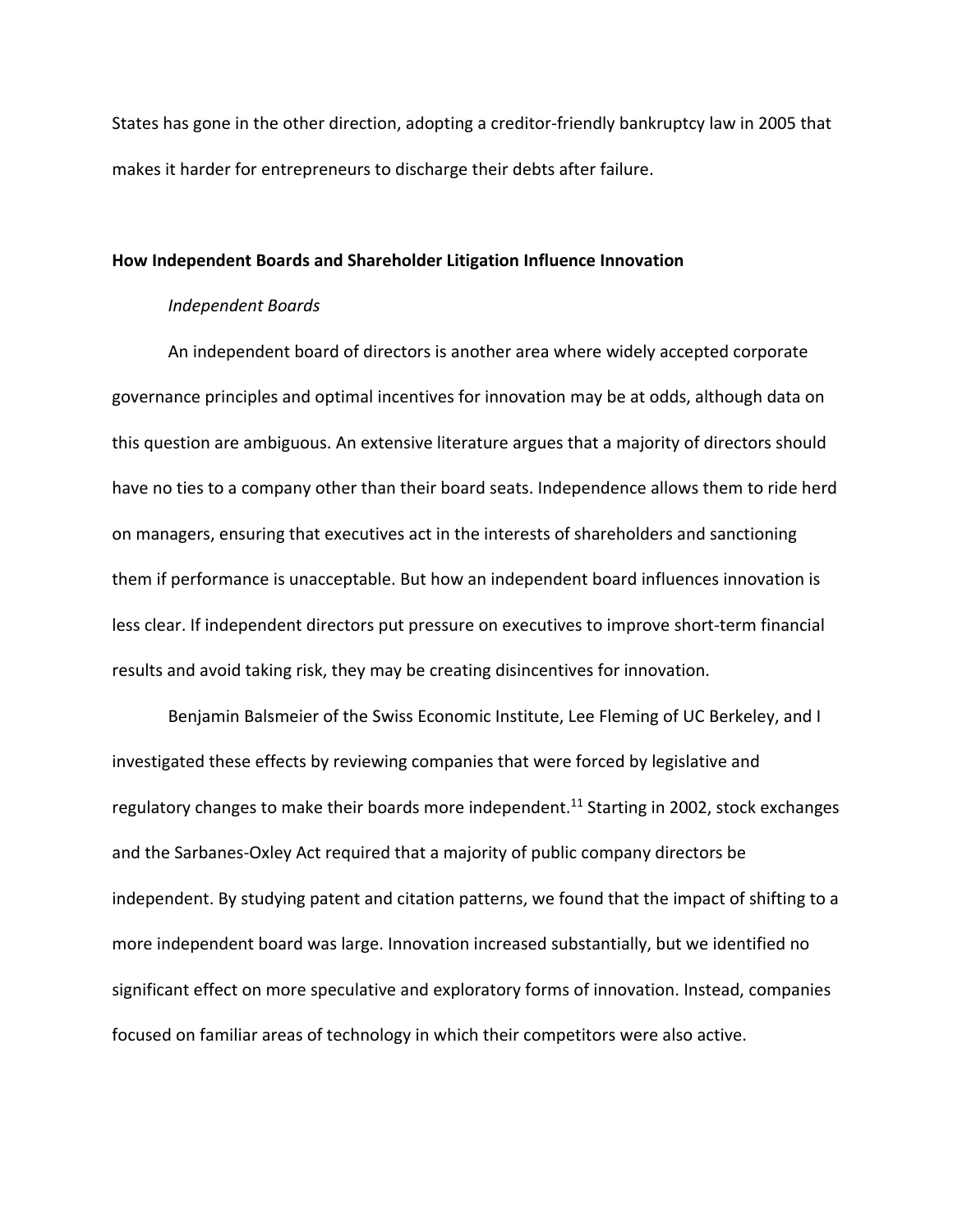Overall, patents increased between 20% and 30%, but those were generally for incremental technological advances, not breakthroughs. Patent citations rose 40% to 60%, a significant increase. However, when we looked at citation distribution, we found no change in the numbers of uncited and highly cited patents, which may be associated with more radical innovation strategies. The story appears to be that strengthened board oversight makes executives more productive as measured by number of patents, but these patents are concentrated in existing technologies, not in more experimental, cutting-edge areas of research. Heightened board pressure may be encouraging managers to exploit already successful areas of expertise at the expense of riskier avenues of exploration.

# *Shareholder Litigation*

An important hazard faced by managers of public companies is the threat of lawsuits accusing them of breaching their fiduciary responsibilities to shareholders. A large legal industry is devoted to seeking out instances in which it can be argued that managers acted in their personal best interests at the expense of shareholders. Undoubtedly, this legal liability disciplines managers by raising the costs of negligence and self-dealing. At the same time though, theory suggests that fear of shareholder litigation could stifle innovation. Managers may have strong motives to reduce their legal exposure, which could feed short-term thinking and risk aversion. Thus, risk of lawsuits may impair both the quantity and quality of innovation. Innovation involves risk. But, fearing liability, companies may play it safe by cutting back on exploration and concentrating on what is legally safe, but not groundbreaking.

Chen Lin and Sibo Liu, both of the University of Hong Kong, and I looked for empirical evidence on this hypothesis by studying adoption of universal demand (UD) laws in 23 U.S.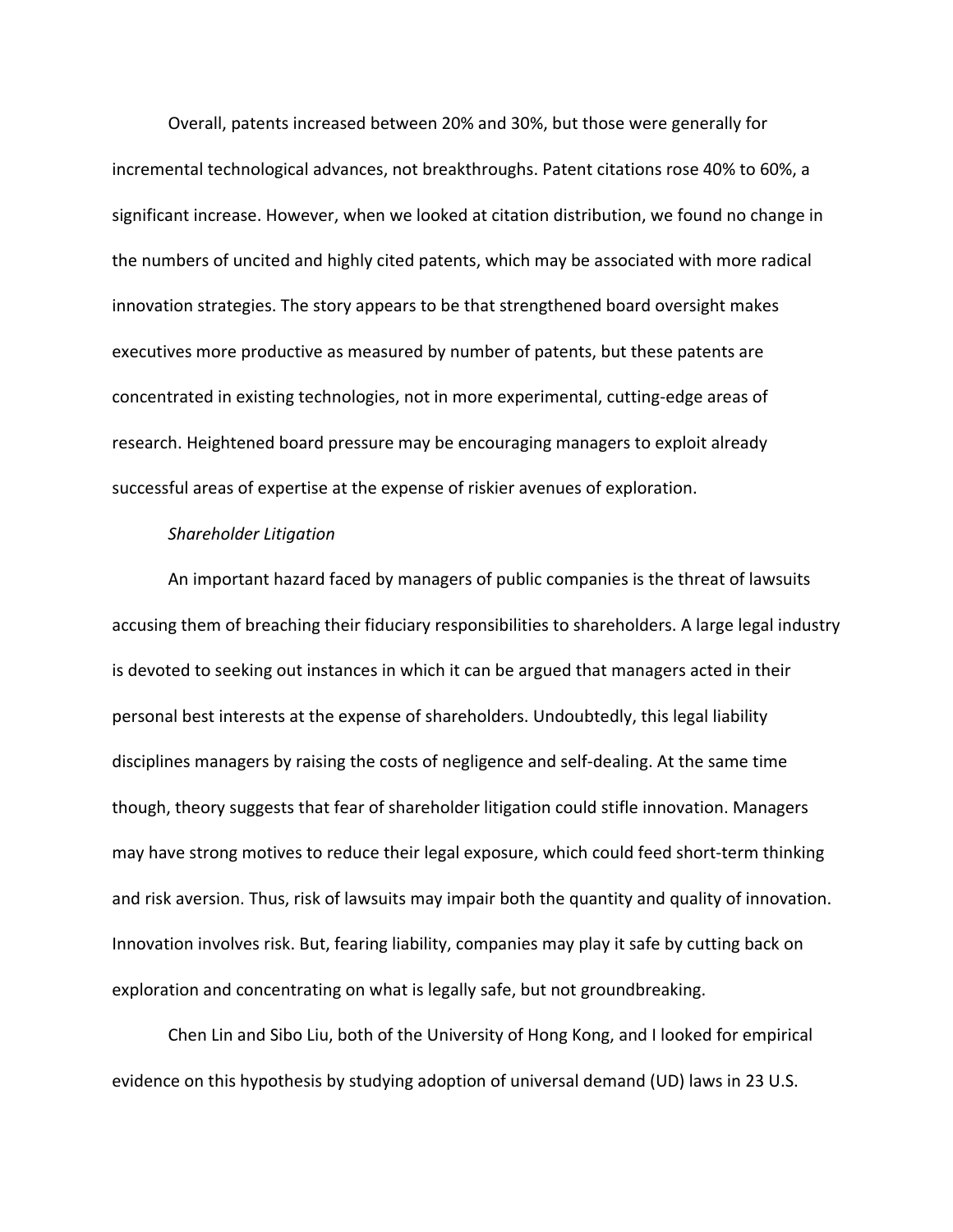states from 1989 to 2005.<sup>12</sup> UD laws regulate derivative lawsuits in which a shareholder sues a third party—typically a company insider—on behalf of a corporation. These laws create an obstacle to litigation by requiring shareholders to demand that a company's board of directors take remedial action before they file suit. In states that have passed UD laws, the incidence of derivative lawsuits has fallen.

The staggered adoption of UD laws allows us to study the relationship between shareholder litigation and corporate innovation. Using a sample consisting of 4,506 U.S. public companies firms between 1976 and 2006, we find evidence that UD laws encouraged innovation by reducing the threat of shareholder litigation. Following passage of these laws, companies boosted research and development spending by about 11% of the sample mean for R&D relative to companies in states without such laws. Average citations per patent rose and a greater number of patents generated large numbers of citations, indications of improved patent quality. Moreover, more patents were in experimental and unfamiliar technological areas, a sign that companies were doing more exploration. Taken together, these results appear to confirm the hypothesis that shareholder litigation impedes corporate innovation

## **Experimental Evidence on Motivating Innovation**

The argument that optimal incentives for innovation are fundamentally different from those for exploitation is based on a mathematical model that uses the bandit problem to examine the business relationship between principals and agents. To test this idea, Florian Ederer, now of the Yale School of Management, and I conducted a laboratory experiment to investigate the tension between use of known methods and exploration.<sup>13</sup> Specifically, we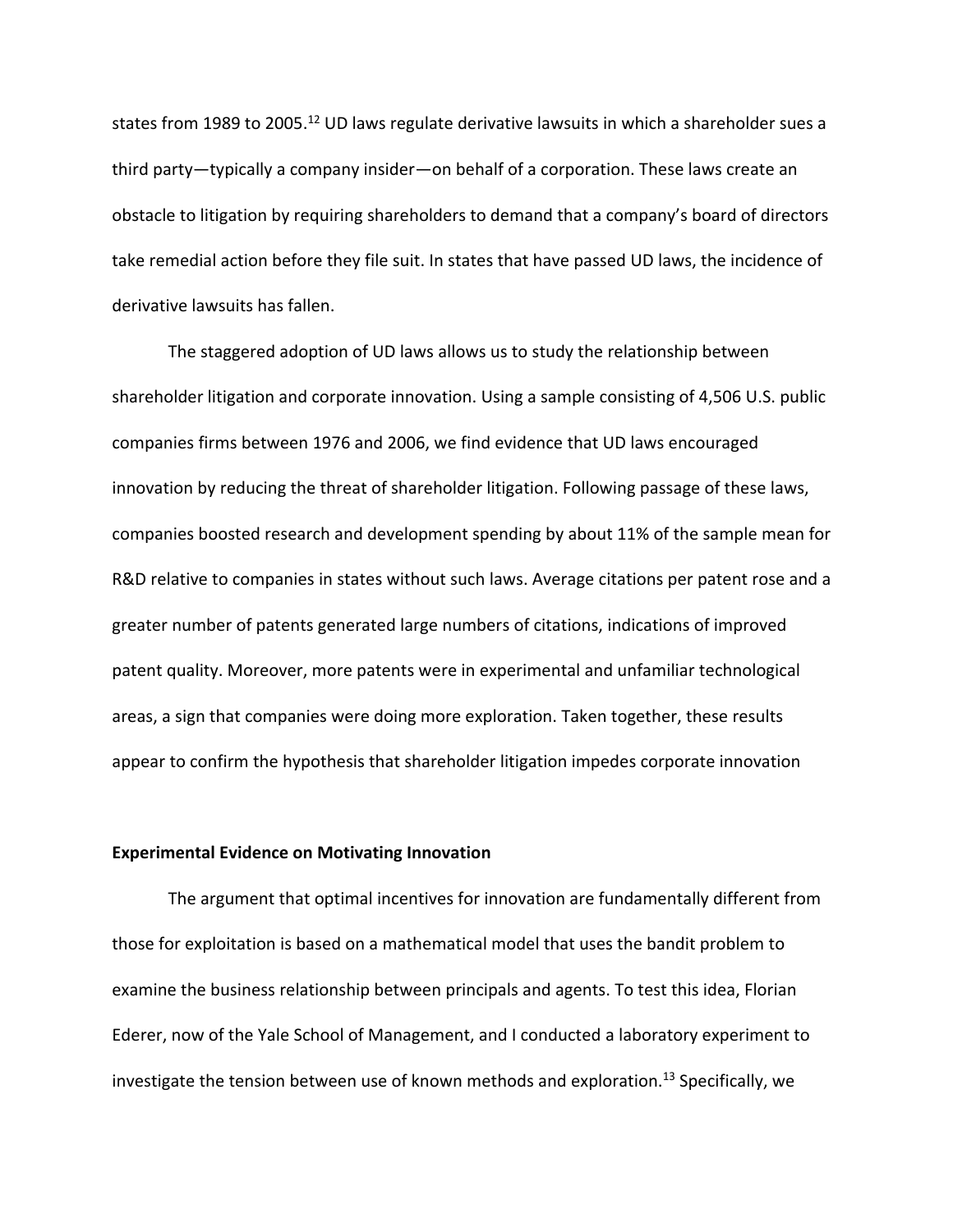looked for evidence that tolerance for early failure and reward for long-term success motivates innovation. We recruited 379 subjects to operate a computerized lemonade stand and gave them a choice between making minor adjustments to the business decisions made by a previous manager or carrying out major changes to discover a better strategy, such as moving to a different location or radically altering the product mix. The experiment was designed in such a way that a certain set of product and location choices represented the optimal business strategy.

The subjects were divided into three groups with different compensation schemes. The first group received a fixed wage in each period of the experiment; the second got a standard pay-for-performance contract allotting them a fixed percentage of profits produced during the experiment; the third received contracts designed to motivate exploration, basing their compensation on a fixed percentage of profits generated in the second half of the experiment. The third contract included two provisions designed to encourage participants to explore. First, subjects could fail at no cost in the first half of the experiment while they experimented with new business strategies. Second, they were rewarded for their performance at the end of the experiment, which gave them time to learn better ways of operating the lemonade stand. Our goal was to see which incentive regime produced superior business strategies. We hypothesized that subjects under exploration contracts were more likely to experiment and find improved strategies than those working under fixed-wage or pay-for-performance contracts.

Our results strongly supported the idea that toleration of early failure combined with long-term incentives encourage innovation. By the end of the experiment, subjects under the exploration contract found the best location for the lemonade stand 80% of the time compared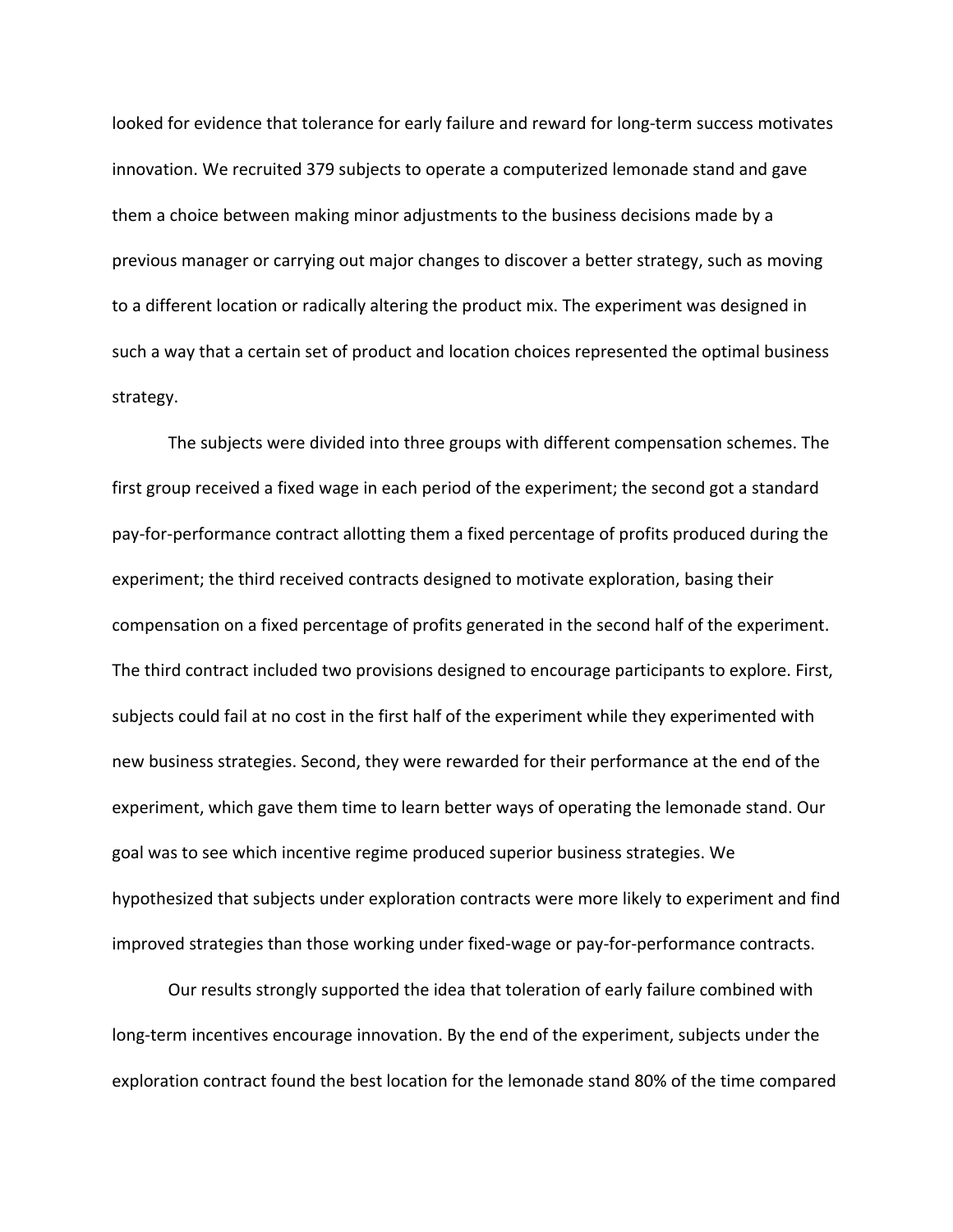with 60% and 40% respectively for those under the fixed-wage and the pay-for-performance contracts. Detailed analysis of the results provided important insights. Subjects under the fixedwage contract did a significant amount of exploration, but they did not go about it as systematically as their counterparts under an exploration contract. When we examined the notes subjects took in a table provided to them at the beginning of the experiment, we found that only 55% of those under the fixed-wage contract regularly used it to track their business decisions and profits. By contrast, 82% of those under an exploration contract used the table to monitor their operations.

We also found that subjects under a pay-for-performance contract tended to put most of their energy into fine-tuning the previous manager's product mix instead of searching for better locations. During the experiment's first 10 periods, 80% of those under the exploration contract left the original location for another place to do business; subjects under the pay-forperformance contract relocated only 50% of the time. Risk aversion played an important role in explaining differences in behavior and performance of subjects under exploration and pay-forperformance contracts. Under pay-for-performance contracts, risk-averse subjects were less likely to discover the optimal strategy and generally posted lower profits than their less-riskaverse counterparts.

To study the effects of termination, we introduced two new groups into the experiment: a regular termination group and a golden parachute termination group. Subjects in both groups got exploration contracts and were advised the experiment would end early if their profits in the first 10 periods fell below a certain threshold. However, those in the golden parachute termination group were also told that they would get a special payment if the experiment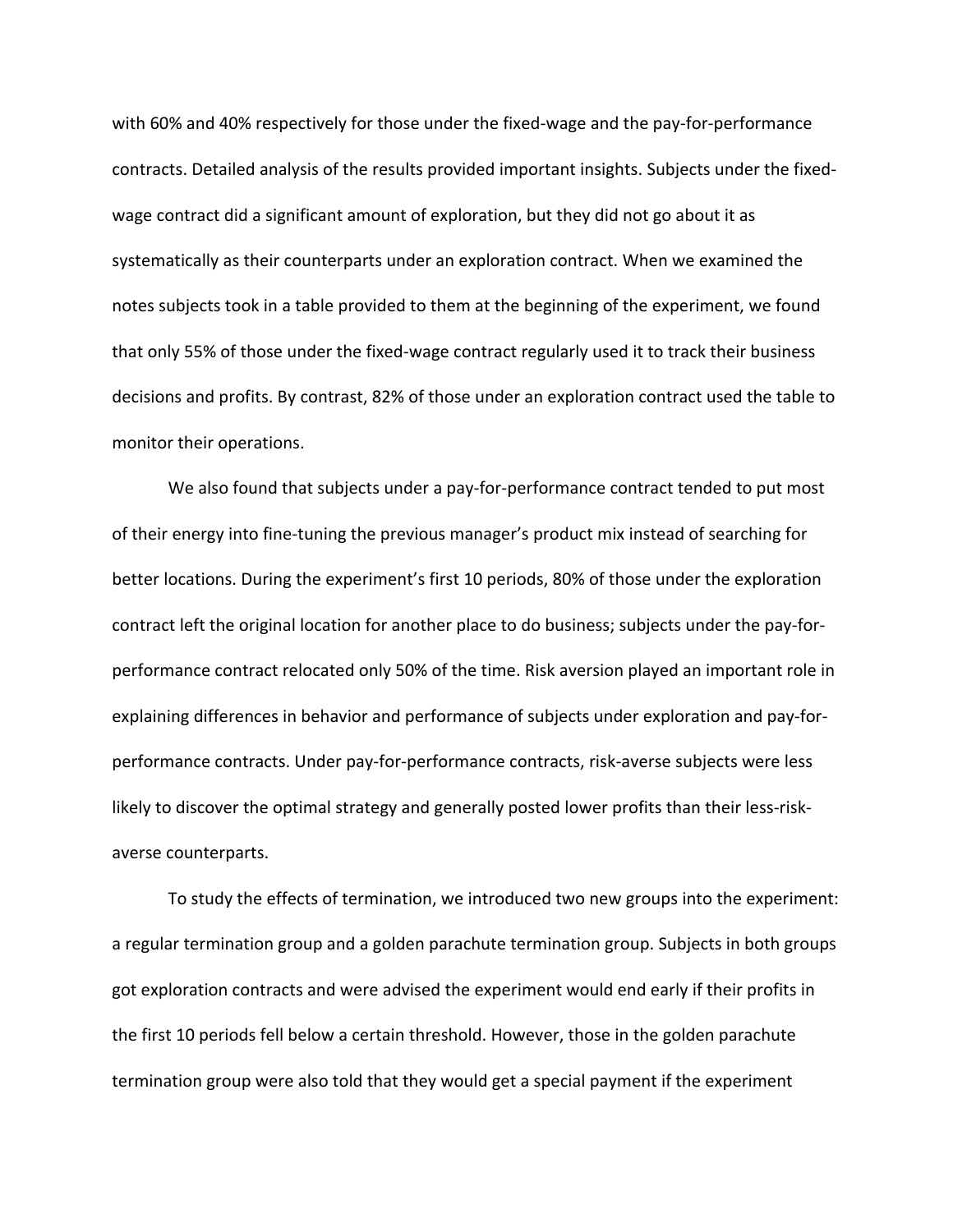ended early. We found that 65% of subjects in the golden parachute termination group discovered the best business location compared with only 45% of those in the termination group without golden parachutes, suggesting the promise of payment in the event of failure encouraged subjects to take chances.

In summary, the experiment showed that subjects under exploration incentive schemes that tolerate early failure and reward long-term performance experiment more and are more likely to discover novel business strategies than those under fixed-wage and standard pay-forperformance incentive schemes. In addition, the threat of termination can undermine incentives for innovation, but golden parachutes mitigate those innovation-reducing effects.

#### **Incentives for Exploration in Scientific Research**

So far, this article has examined incentives for innovation in business settings. Does the fundamental insight that patience, toleration of early failure, and focus on long-term results encourage innovation apply in other areas as well? One field to look at is scientific research, which takes place under a variety of regimes. Some are forgiving, offering researchers ample time to explore different avenues and develop their ideas; others subject researchers to intense pressure to produce results quickly. How do these varying approaches affect scientific innovation?

Pierre Azoulay of MIT, Joshua Graff Zivin of UC San Diego, and I examined this question by comparing researchers at the Howard Hughes Medical Institute (HHMI) with National Institutes of Health (NIH) grantees.<sup>14</sup> These two institutions offer a superb test of the effects of a long time horizon and toleration of early failure on innovation. HHMI is known for rewarding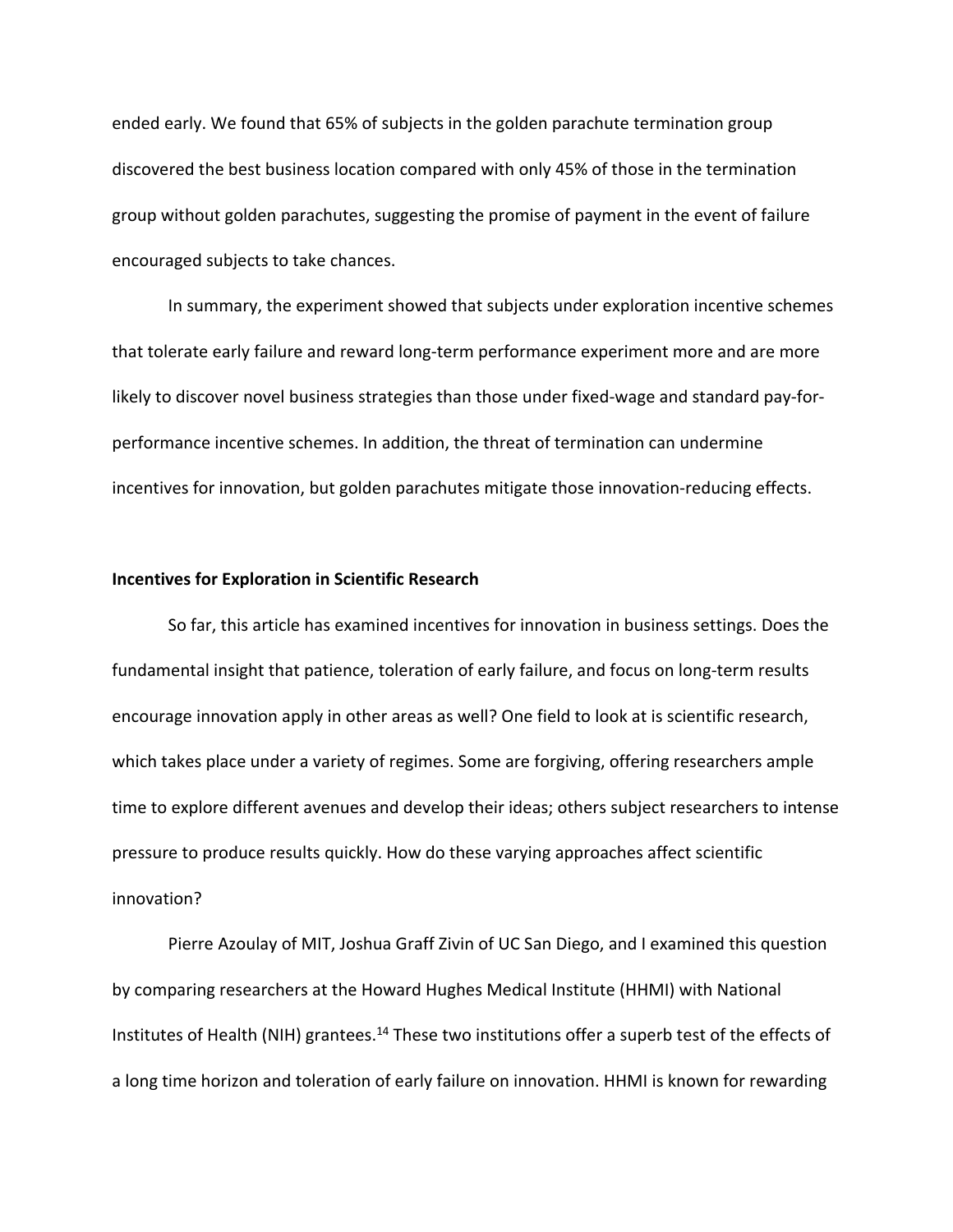long-term success and giving investigators great freedom to experiment. The value it places on creativity could hardly be more explicit. Its website urges investigators "to take risks, to explore unproven avenues, to embrace the unknown—even if it means uncertainty or the chance of failure."<sup>15</sup> HHMI award cycles are five years. Initial reviews are forgiving, while later reviews provide researchers detailed feedback from distinguished panels of scientists. In addition, HHMI has a policy that is notably effective in fostering exploration—it selects "people, not projects." Under this standard, early failures don't trigger sanctions. That gives researchers more latitude, enabling them to easily shift resources to new lines of investigation if the initial ones don't pan out.

By contrast, life scientists funded by the NIH typically receive three-year grants. Renewal is jeopardized by failure and feedback on performance is limited. Importantly, grants are earmarked for specific projects, not individual scientists, which discourages recipients from pursuing lines of research other than those explicitly funded by the NIH. Reviews are more cumbersome than those of HHMI and grantees must demonstrate in detail that they have accomplished what they promised in their grant applications.

#### **TABLE 1 Comparison between the Two Sources of Funding**

Three- to five-year funding Five-year funding First review is similar to any other review First review is rather lax Funds dry up upon nonrenewal Two-year phase-down upon nonrenewal Some feedback in the renewal process Feedback from renowned scientists Funding is for a particular project "People, not projects"

NIH R01 Grants HHMI Investigator Program

The concepts of exploitation and exploration have different connotations in science

than in business. In our examination of research in the life sciences, we defined incremental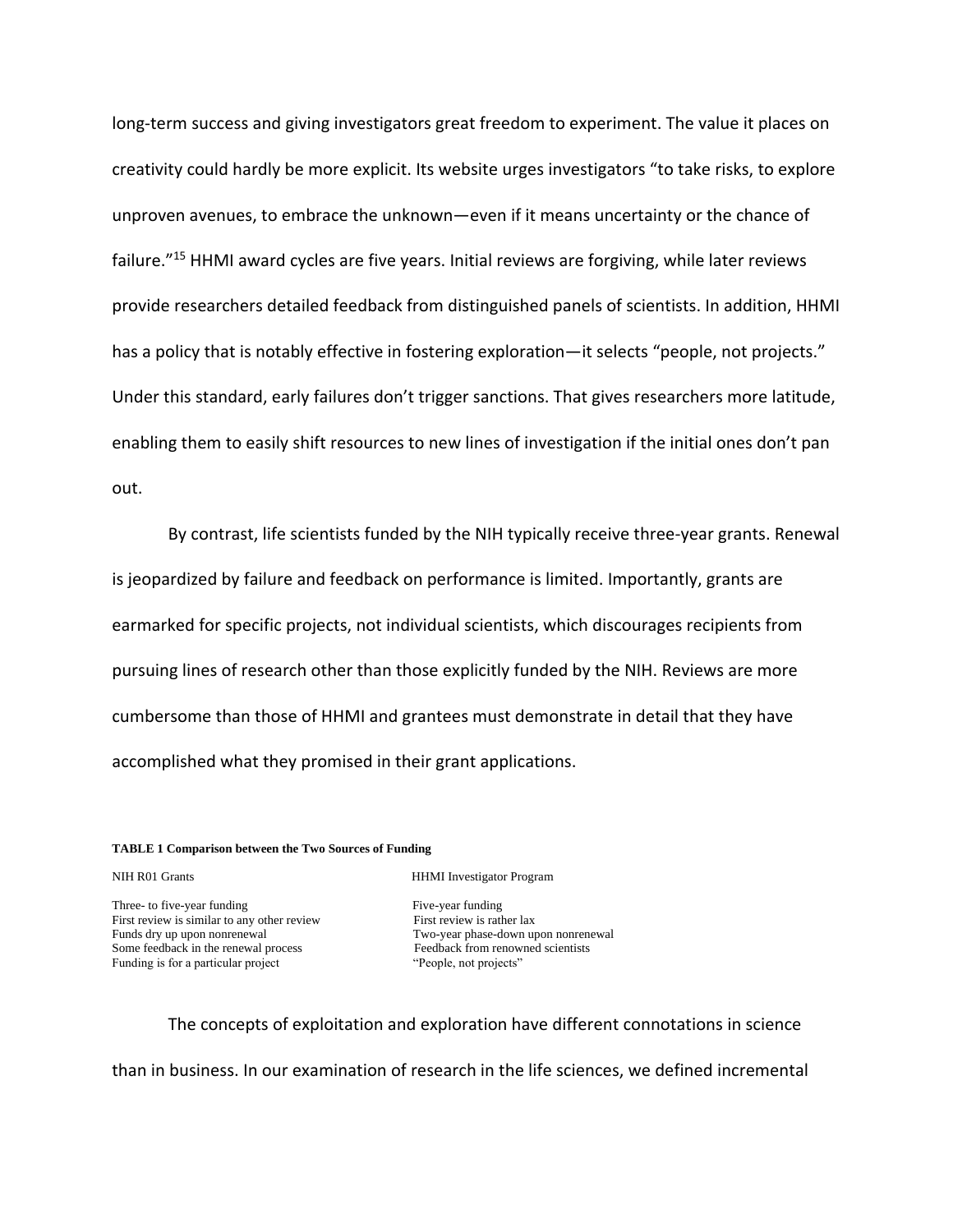work that fine-tunes known approaches as a proxy for exploitation and more radical avenues of investigation that break new ground as a proxy for exploration. Our results show that incentives that encourage innovation in business have markedly similar effects in science. To measure exploration, we used citations in the scientific literature, reasoning that the more pathbreaking the research, the more likely it was to be cited. We found that HHMI investigators produced high-impact articles at a much higher rate than a control group of similarly accomplished NIHfunded scientists. Participation in the HHMI program increased overall publication output by 39%, but that figure jumped to 96% when we looked at the number of publications in the top percentile of citations. At the same time, we found that HHMI-supported scientists "flopped" more often than the NIH researchers: compared with the control group, 35% more of their articles were cited less frequently than their own least-well-cited pre-appointment publication. This is evidence that HHMI investigators were taking more chances, that is, they were engaging in more exploration, as our theory suggests they would.

Overall, we found that the HHMI investigator program, which rewards long-term success, encourages experimentation, and offers extensive feedback to grantees, leads to more breakthroughs than NIH funding, which has shorter grant cycles, predefined research agendas, and stricter review policies. These results provide empirical support from outside the business world to our findings on incentives for innovation.

## **Conclusion**

Over the past several decades, a series of high-profile corporate scandals at companies such as Enron and WorldCom Communications have cast a spotlight on governance issues and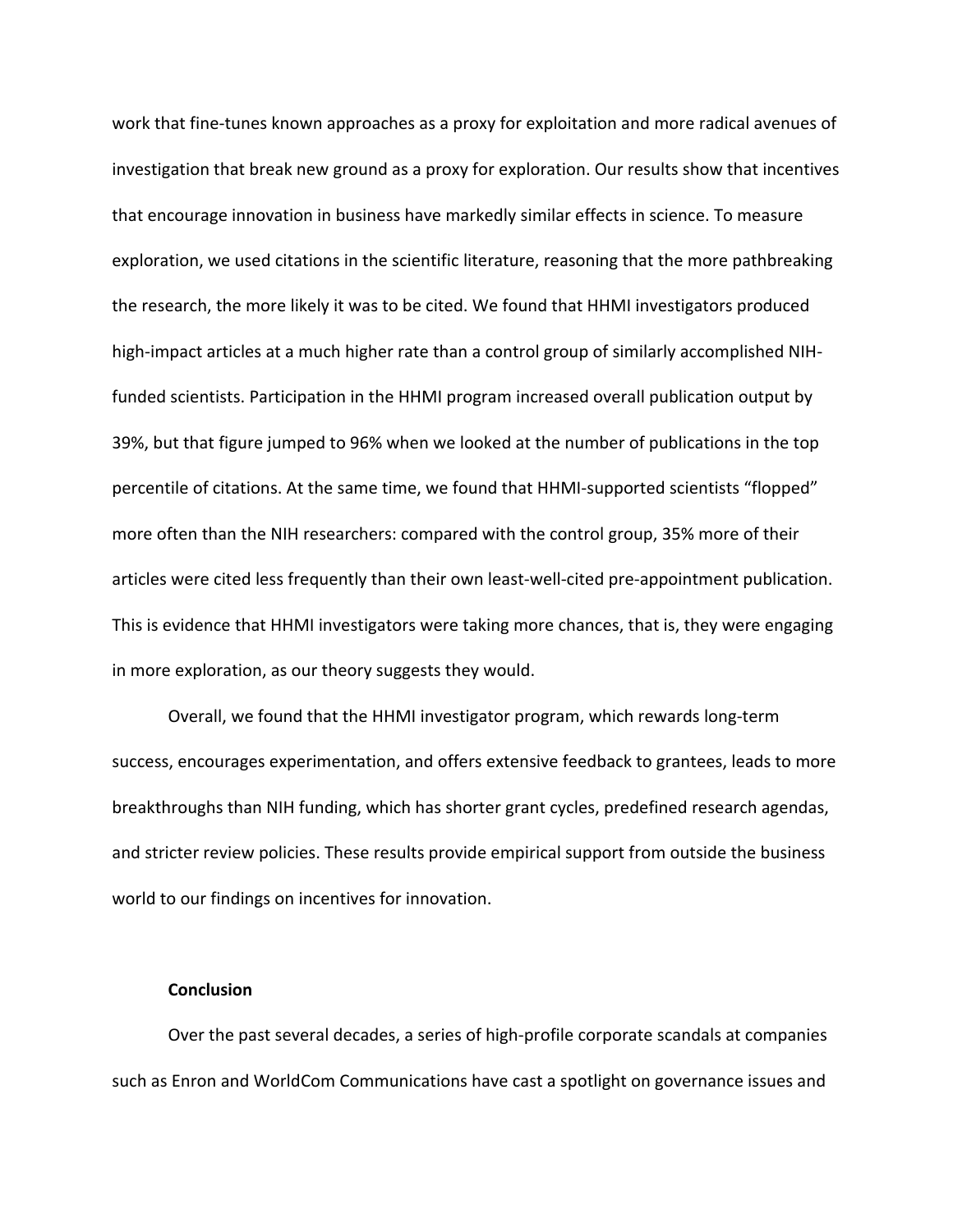fueled a reform movement aimed at ensuring the interests of managers and shareholders are better aligned. The central principles of this movement are that managers must be accountable to shareholders and that compensation be closely linked to performance. Furthermore, good governance implies that the use of incentives such as stock options, option repricing, and golden parachutes not be abused. Yet, even as the pay-for-performance movement has gathered steam, other voices have been heard decrying the prevalence of short-term thinking in the corporate world. Scholars, public officials, and business leaders like Warren Buffett have warned that long-term value creation is getting short shrift as managers concentrate on pumping up quarterly results.

It may be that these two arguments for reform are at least partially contradictory. Demands that managers avoid self-dealing and get compensated based on performance are laudable. They arise from widespread misconduct that has weakened corporate performance and victimized shareholders. Nonetheless, if short-term results serve as measurements of performance, then these reforms carry a cost. To generate good quarterly earnings, managers may avoid risk-taking and exploration—precisely the steps that can multiply long-term value. If innovation is a goal, then managers must be allowed to fail and must be given time for new methods to prove their worth. Thus, incentive plans should include options with long vesting periods and allow them to reprice if share prices fall while an innovation agenda is pursued. Managers should not lose their jobs if short-term results suffer. And, if they do leave, golden parachutes should pay them for the exploration they supervised.

It may not be easy to balance the competing demands of good governance and innovation. It increases the burden on corporate directors, who are now called on to carry out a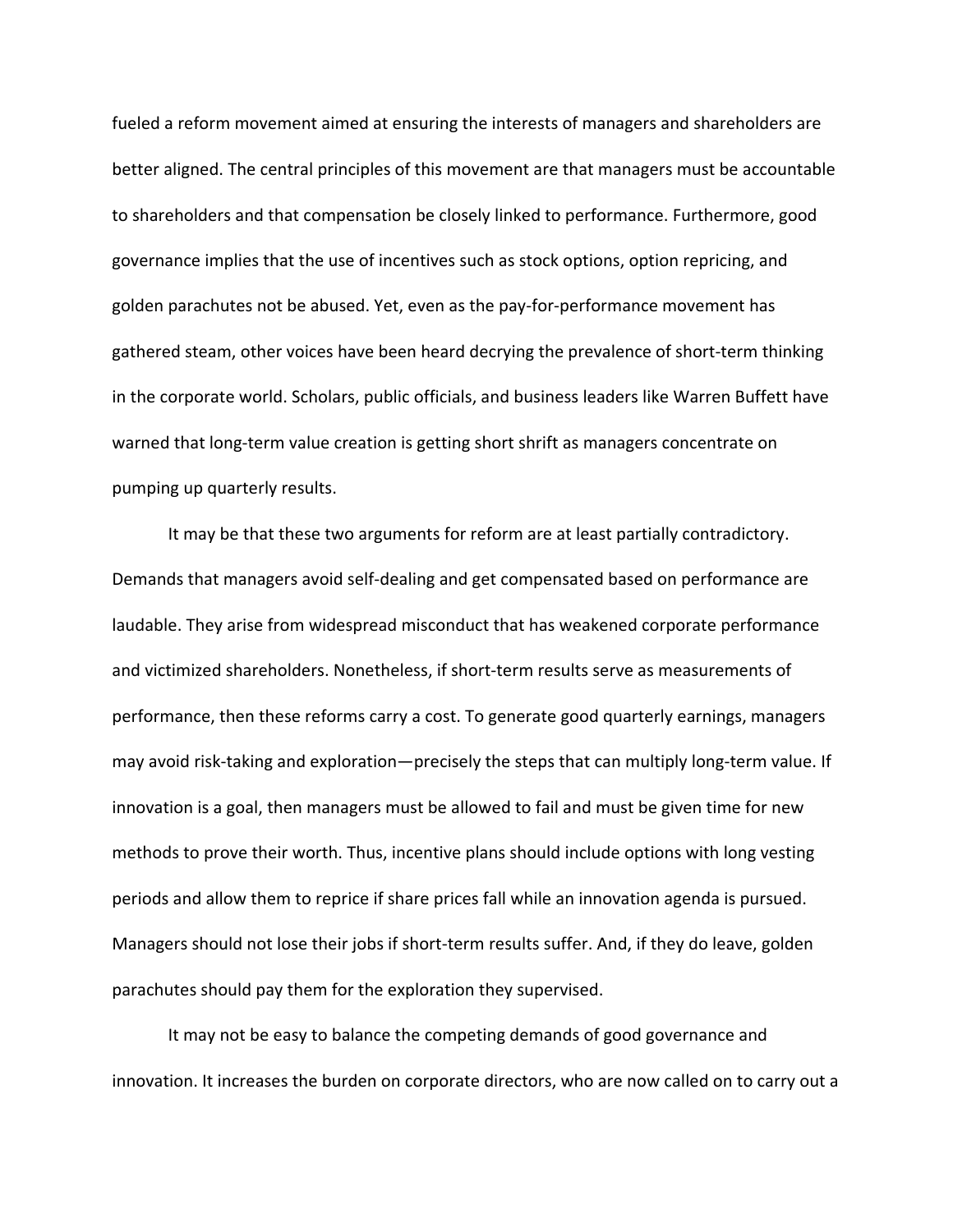two-pronged oversight agenda: they must make sure managers are acting in shareholders' interests and, at the same time, create incentives for innovation. That requires them to be vigilant and patient at the same time. Judging managerial performance becomes much harder if short-term results are not used as the yardstick. In addition, demands on board members to communicate with managers intensify because feedback on performance is crucial for supporting innovation. Nonetheless, if innovation is now the greatest challenge in the business world, then it only makes sense to give corporate managers the right incentives to break new ground.

Innovation involves more than the terms of compensation agreements and employment contracts. To encourage experimentation and risk-taking, managers must consider the culture of their organizations. Does that culture give people the time and space to carry out projects that may not produce immediate rewards? Does it stigmatize those who fail or does it reward those who take chances? A model for encouraging innovation may be found at some researchoriented universities. At the most innovative institutions, publish-or-perish rules may be relaxed and tenure granted to scholars whose work holds the promise of breaking new ground.

This article has focused on management questions, but the point should also be stressed that public policy also has an important role to play in providing incentives for innovation. A voluminous literature examines this subject. One example considered here is bankruptcy laws: Such laws can discourage risk-taking by punishing businesses that fail or they can support innovation by giving those whose projects don't pan out the opportunity to try again. A society that wants to bolster its position in an increasingly competitive world must make promotion of innovation a central goal of policy.